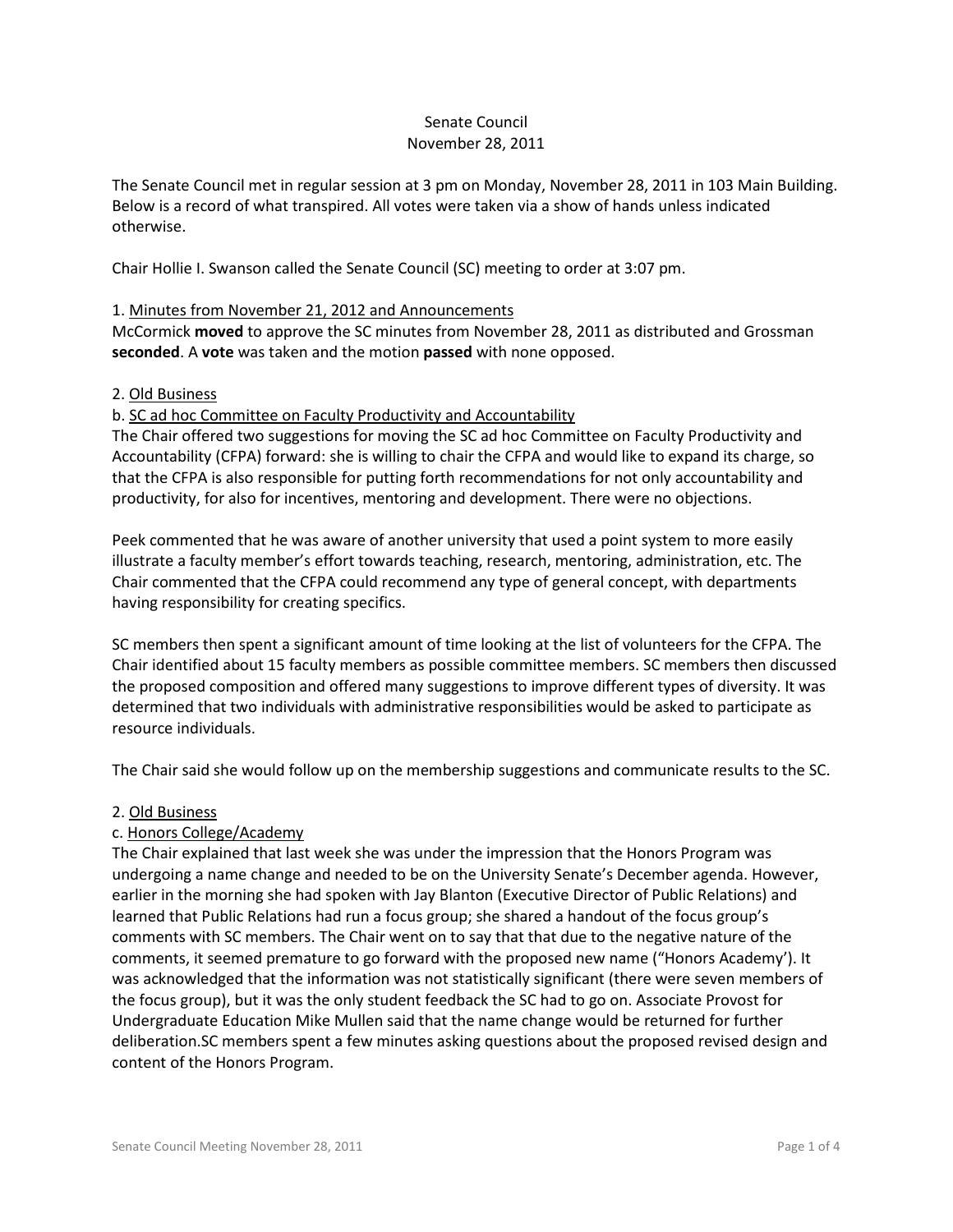Lengthy discussion followed on how to move the proposal forward appropriately, beginning with the identification of the unit faculty most closely associated with the Honors Program. The Chair also clarified that the name change was no longer under consideration by the SC/Senate, but that the proposed changes to the Honors Program's design and content still needed to move forward.

Regarding unit faculty for the Honors Program, Grossman reminded SC members that the SC had, the previous week, moved a motion that the Senate will need to approve a committee to serve as the unit faculty for the Honors Program, from which recommendations for changes can appropriately emanate. Grossman suggested that the establishment by the Senate of a committee to serve as the unit faculty be placed on the Senate's agenda for December, while nominations for said committee could still be solicited in the meantime. The SC can use the names if the Senate approves having the committee serve as the unit faculty for the Honors Program.

It was determined that the motion moved on November 21, 2011 by the SC ("that the SC recommend that the faculty of record for the Honors Program is a University Senate committee appointed by the elected faculty members of the University Senate, appointed in consultation with the Associate Provost for Undergraduate Education") did not quite capture the SC's intent for the SC to appoint the composition only if the Senate approved the existence of such a committee.

Grossman **moved to amend** the SC minutes from November 21, 2011 to change the language of the motion such that the SC appoints the committee, not the Senate.

That the SC recommend that the faculty of record for the Honors Program is a University Senate committee appointed established by the elected faculty members of the University Senate, appointed in consultation with the Associate Provost for Undergraduate Education.

McCormick **seconded**. There being no discussion, a **vote** was taken and the motion **passed** with none opposed.

The Chair asked if any SC member wished to suggest someone from the Honors Program Review Committee for membership – there were a few suggestions. She said she would solicit additional nominations from SC members via email.

The Chair thanked everyone for their comments. Moving to the next agenda item and invited guests, those present introduced themselves.

# 3. Committee Reports

a. Senate's Academic Organization and Structure Committee (SAOSC) – Herman Farrell, Chair i. Proposed New Multidisciplinary Research Institute for Sustainable Manufacturing Guest Herman Farrell, chair of the Senate's Academic Organization and Structure Committee (SAOSC), explained the proposal for a new (multidisciplinary research) Institute for Sustainable Manufacturing.

There were a few general comments made during the discussion.

• There is no one within the proposed new Institute to be responsible for deriving income for the Institute on an ongoing basis.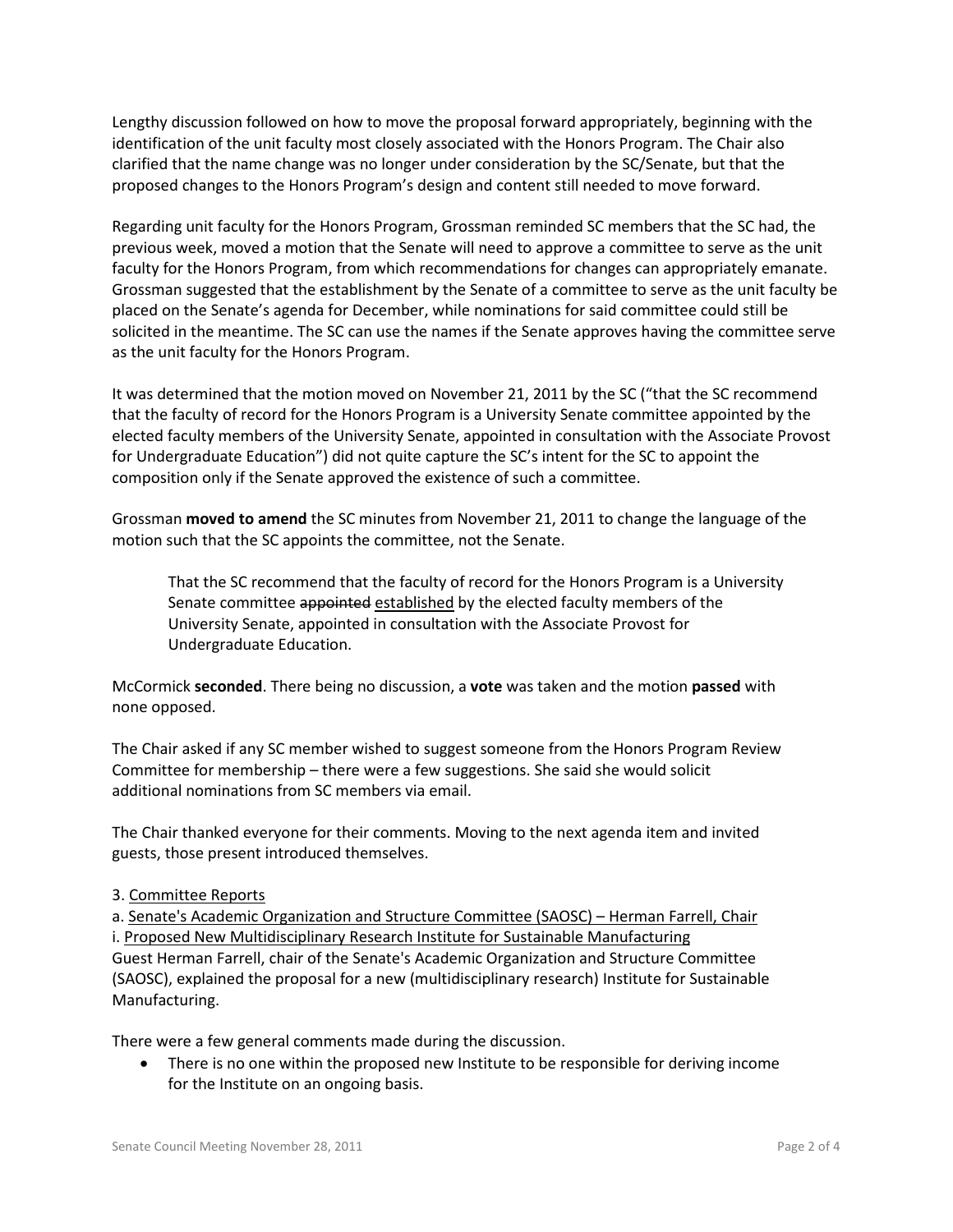- Given that sustainability is a hot topic, there are hopes that the Institute's faculty will double their funding within two years.
- One primary function of the Institute is to facilitate the submission of grants that require a certain administrative structure.
- Upon approval of the Institute, the College of Engineering will initiate paperwork to dissolve the Center for Manufacturing. This may be the first such dissolution of a center in UK's history.

There being no further questions for Guests Farrell, Bob Gregory (EN) or Keith Rouch (EN/Mechanical Engineering), the Chair thanked them for attending and they departed.

SC members engaged in additional discussion about the proposed new Institute for Sustainable Manufacturing. There were a few concerns expressed about possible unintended, negative effects on existing departments; the lack of a clear strategy for academics within the Institute; and whether or not the faculty in the College of Engineering approved the proposal.

The issue about review by College of Engineering faculty was most problematic for SC members. There were three members of the College of Engineering faculty present, and none could recall seeing the issue on a recent college faculty meeting agenda.

Grossman **moved** that the SC recommend to the Senate that the Senate approve the proposed new Institute on Sustainable Manufacturing on its academic merits, subject to confirming that the college followed its procedures for obtaining approval of college faculty for the proposed new Institute. There was brief discussion. The Chair read from the College of Engineering's rules to ensure understanding of Engineering's rules. Wasilkowski **seconded** the motion. Mrs. Brothers asked for clarification about the second part of the motion. Pienkowski suggested that she ask for a copy of the minutes of the meeting at which the review took place. A **vote** was taken and the motion **passed** with none opposed.

Grossman **moved** that that the SC recommend to the Senate that the Senate approve the proposed new Institute on Sustainable Manufacturing on its non-academic merits. Wasilkowski **seconded**. A **vote** was taken and the motion **passed** with one opposed and one abstaining.

# 3. Committee Reports

a. Senate's Admissions and Academic Standards Committee (SA&ASC) – Raphael Finkel, Chair i. "What is a credit hour?" for 13 Different Course Meeting Patterns

Guest Raphael Finkel, chair of the Senate's Admissions and Academic Standards Committee, explained the proposed definitions of a credit hour for 13 different course meeting patterns, in response to the SC's charge to the SA&ASC. It was noted that defining a credit hour for distance learning was the responsibility of the SC's ad hoc Committee on Best Practices for Distance Learning. SC members asked a variety of questions, which Finkel satisfactorily answered.

In response to Pienkowski, Finkel confirmed that the word "hours" needed to be changed to "minutes" in three places. Mrs. Brothers agreed to make the changes to the proposal.